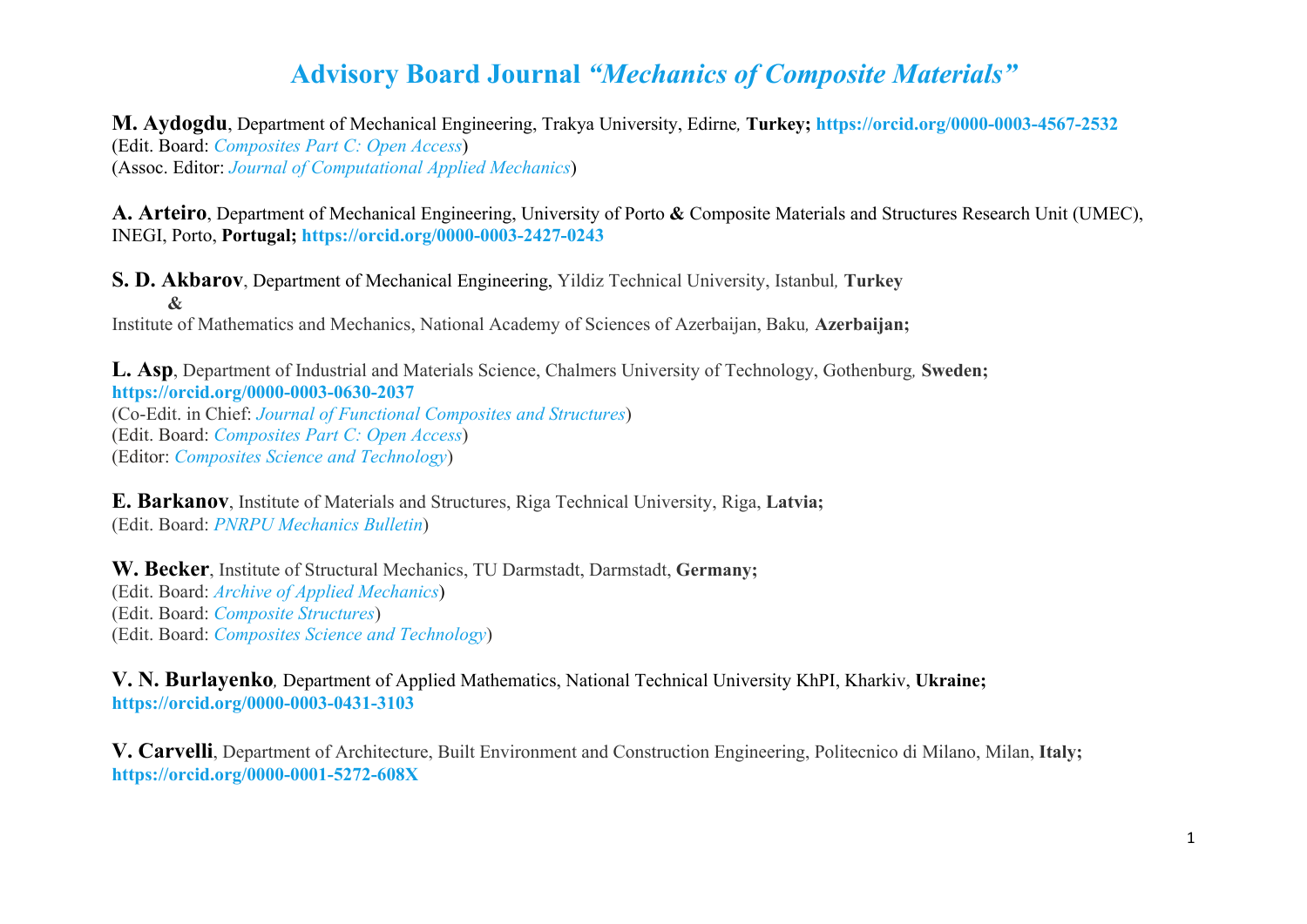**E.-M. Craciun**, Faculty of Mechanical, Industrial and Maritime Engineering, Ovidius University of Constanta, Constanta, **Romania;** (Edit. Board: *[Analele Stiintifice ale Universitatii Ovidius Constanta-Seria Matematica\)](https://www.anstuocmath.ro/editorial-board.html)*

**M. Di Sciuva**, Department of Mechanical and Aerospace Engineering, Polytechnic University of Turin*,* **Italy;** 

(Edit. Board: *[Journal of Aeronautics & Aerospace Engineering](https://www.longdom.org/aeronautics-aerospace-engineering/editorial-board.html)*) (Edit. Board: *[Journal of Sandwich Structures and Materials](https://journals.sagepub.com/editorial-board/JSM)*)

**N. D. Duc,** Vietnam National University, Department of Engineering and Technology in Constructions and Transportation, Hanoi, **Viet Nam**; (Assoc. Editor: *[Alexandria Engineering Journal](https://www.journals.elsevier.com/alexandria-engineering-journal)*) (Assoc. Editor: *[Journal of Mechanical Science and Technology](https://www.springer.com/journal/12206/editors)*) (Edit. Board: *[Science Progress](https://journals.sagepub.com/editorial-board/SCI)*) (Edit. Board: *[Journal of Mechanical Engineering Science \(Proceedings of Institution of Mechanical Engineers, Part C](https://journals.sagepub.com/editorial-board/PIC)*) (Edit. Adv. Board: *[Science and Engineering of Composite Materials](https://www.degruyter.com/view/journals/secm/secm-overview.xml?tab_body=editorialContent-79174)*) (Edit. Adv. Board: *[Journal of Science: Advanced Materials and Devices](https://www.journals.elsevier.com/journal-of-science-advanced-materials-and-devices/editorial-board)*) (Edit. Board: *ZAMM - [Journal of Applied Mathematics and Mechanics](https://onlinelibrary.wiley.com/page/journal/15214001/homepage/edbd.html)*) (Editor: *[Cogent Engineering](https://www.tandfonline.com/action/journalInformation?show=editorialBoard&journalCode=oaen20)*)

**I. Guz**, Centre for Micro- and Nanomechanics (CEMINACS), School of Engineering, University of Aberdeen, Aberdeen, **United Kingdom**; (Edit.-in-Chief: *[Composites and Advanced Materials](https://journals.sagepub.com/editorial-board/ACM)*) (Edit. Adv. Board: *[International Applied Mechanics](https://www.springer.com/journal/10778/editors)*) (Edit. Board: *[Ships and Offshore Structures](https://www.tandfonline.com/action/journalInformation?show=editorialBoard&journalCode=tsos20)*) (Edit. Board: *[Journal of Nanomaterials & Molecular Nanotechnology](https://www.scitechnol.com/editorialboard-nanomaterials-molecular-nanotechnology.php)*)

**W. Hwang**, Department of Mechanical Engineering, Pohang University of Science and Technology (POSTECH), Pohang, **South Korea**;

**G. Kang**, School of Mechanics and Engineering, Southwest Jiaotong University, Chengdu, **China**; **<https://orcid.org/0000-0002-7554-8965>** (Editor: *[International Journal of Fatigue](https://www.journals.elsevier.com/international-journal-of-fatigue)*) (Edit. Adv. Board: *[International Journal of Plasticity](https://www.journals.elsevier.com/international-journal-of-plasticity/editorial-board)*) (Edit. Board: *ZAMM - [Journal of Applied Mathematics and Mechanics](https://onlinelibrary.wiley.com/page/journal/15214001/homepage/edbd.html)*) (Edit. Board: *[Journal of the Mechanical Behavior of Materials](https://www.degruyter.com/view/journals/jmbm/jmbm-overview.xml?tab_body=editorialContent-78027)*) (Regional Editor: *[International Journal of Fracture](https://www.springer.com/journal/10704/editors)*)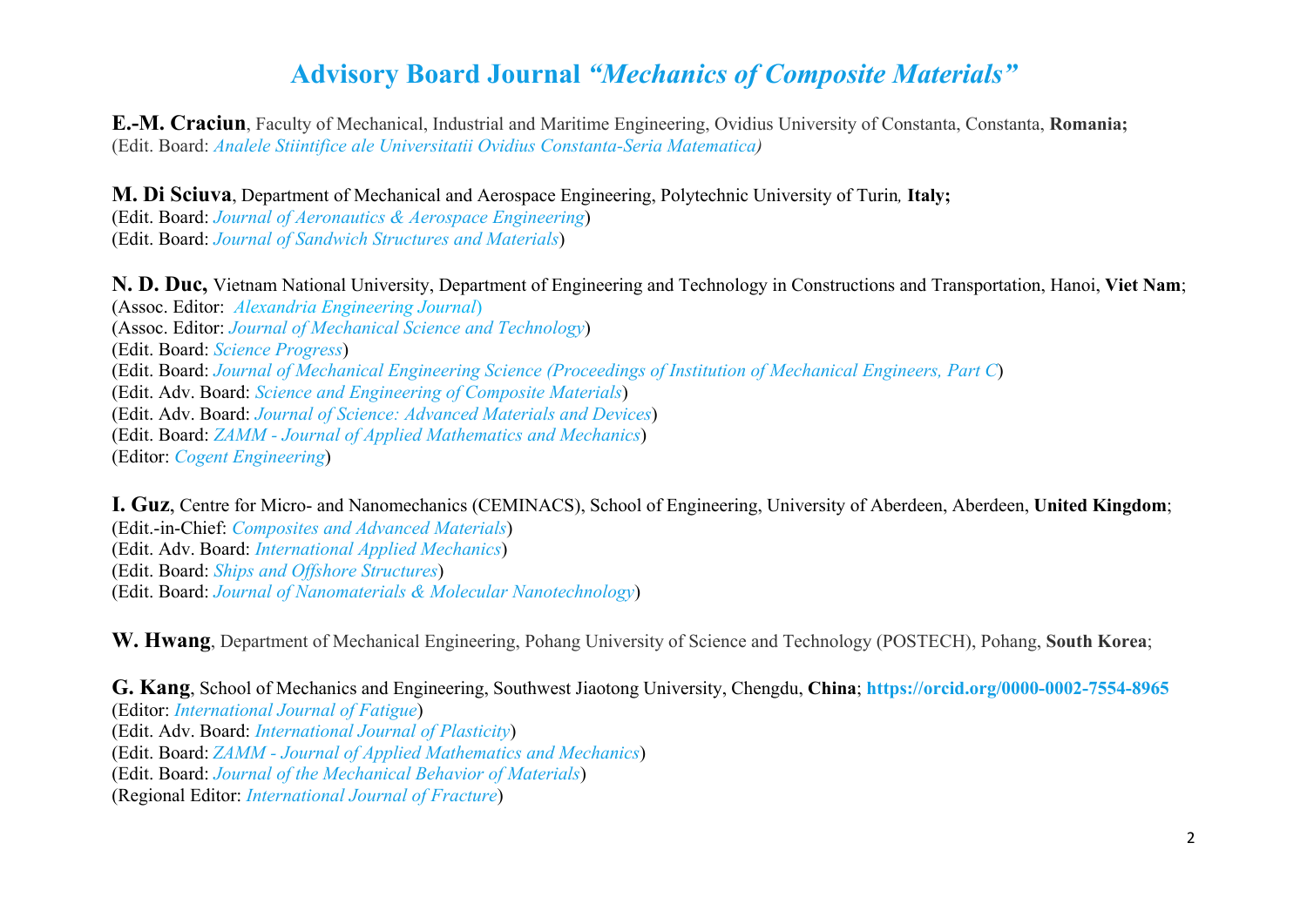**V. A. Kasyanov**, Institute of Anatomy and Anthropology, Riga Stradins University **& Institute** of Technical Physics, Riga Technical University, Riga, **Latvia**;

**A. Katunin**, Department of Fundamentals of Machinery Design, Silesian University of Technology, Gliwice, **Poland; <https://orcid.org/0000-0002-9386-5104>**

**Seong S. Kim**, Department of Mechanical Engineering, Korea Advanced Institute of Science and Tech. (KAIST), Daejeon, **South Korea**; **<https://orcid.org/0000-0001-8722-0505>**

(Editor: *[Materials Today Communications](https://www.journals.elsevier.com/materials-today-communications/editorial-board)*) (Editor: *[Journal of Functional Composites and Structures](https://iopscience.iop.org/journal/2631-6331/page/editorial-board)*) (Edit. Board: *[Composite Structures](https://www.journals.elsevier.com/composite-structures/editorial-board)*) (Edit. Board: *[Journal of Functional Composites and Structures](https://iopscience.iop.org/journal/2631-6331/page/editorial-board)*) (Editor: *[International Journal of Automotive Technology](https://www.springer.com/journal/12239/editors)*)

**E. Kontou**, Department of Applied Mathematical and Physical Sciences, National Technical University of Athens, Athens, **Greece**; (Edit. Board: *[Journal of Aerospace Engineering and Mechanics](https://scholars.direct/editorial-board.php?jid=aerospace-engineering-and-mechanics)*)

**A. Krivtsov**, Peter the Great St. Petersburg Polytechnic University (SPbPU) **&** Institute for Problems in Mechanical Engineering RAS, St. Petersburg, **Russia**; **<https://orcid.org/0000-0002-9258-065X>** (Edit. Board: *[Physical Mesomechanics](https://www.springer.com/journal/40334/editors)*)

**V. Kulakov**, Institute for Mechanics of Materials, University of Latvia, Riga, **Latvia**;

#### **G. Kulikov**, Laboratory of Intelligent Materials and Structures, Tambov State Technical University, Tambov, **Russia**; **<https://orcid.org/0000-0002-8243-3461>**

(Cont. Edit. Board: *[Mechanics of Advanced Materials and Structures](https://www.tandfonline.com/action/journalInformation?show=editorialBoard&journalCode=umcm20)*) (Edit. Board: *[Coupled Systems Mechanics](http://www.techno-press.org/?journal=csm&subpage=5)*) (Assoc. Editor: *[Science and Engineering of Composite Materials](https://www.degruyter.com/view/journals/secm/secm-overview.xml)* ) (Edit. Adv. Board: *[Curved and Layered Structures](https://www.degruyter.com/journal/key/CLS/html)*)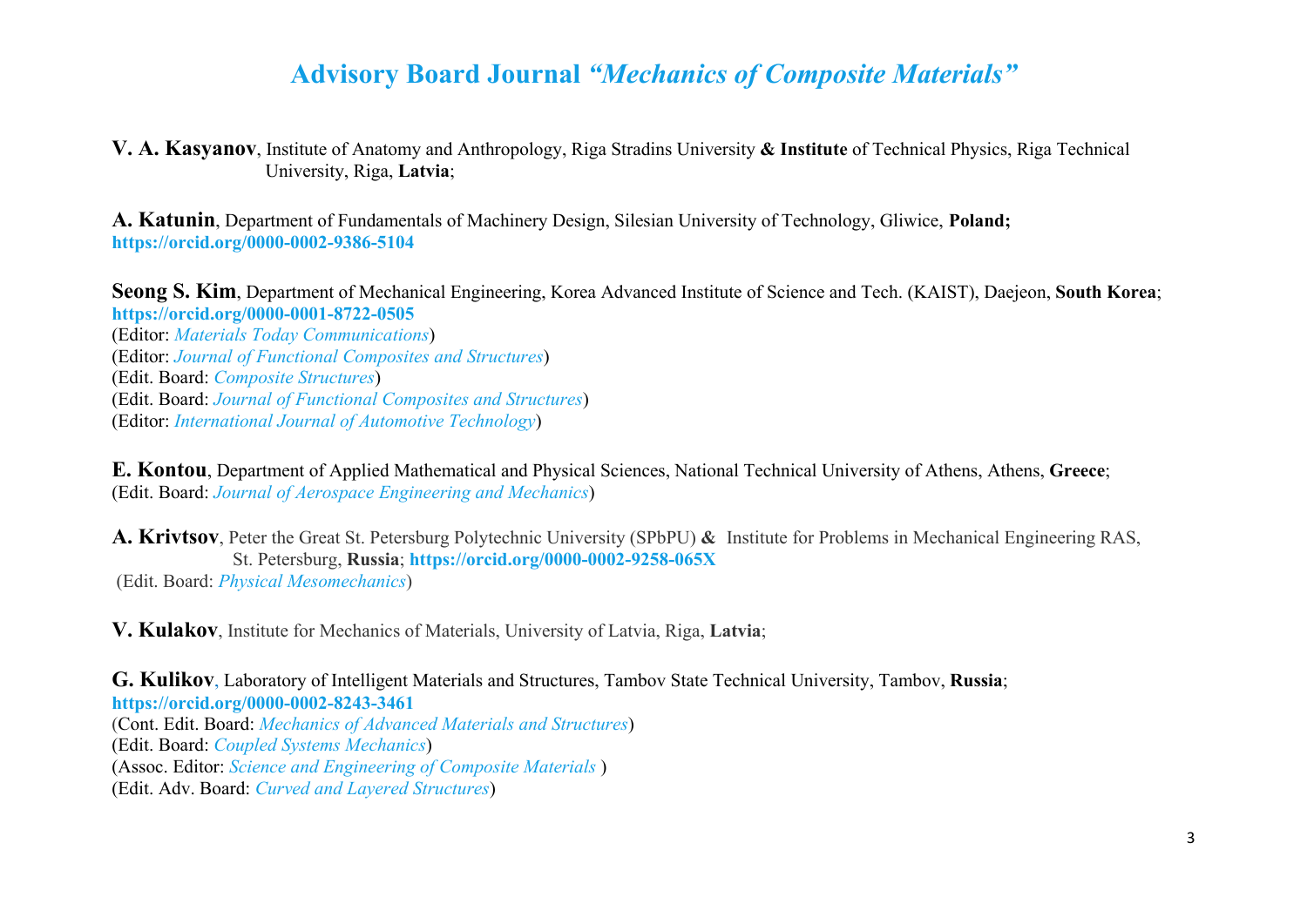**S.V. Lomov**, Department of Materials Engineering, KU Leuven, Leuven, **Belgium**

**&** Centre for Design, Manufacturing and Materials, Skolkovo Institute of Science and Technology, Moscow, **Russia**; **<https://orcid.org/0000-0002-8194-4913>** (Assoc. Editor: *[Journal of Engineered Fibers and Fabrics](https://journals.sagepub.com/editorial-board/JEF)*) (Edit. Board: *[PNRPU Mechanics Bulletin](https://ered.pstu.ru/index.php/mechanics)*) (Edit. Board: *[Composites Science and Technology](https://www.journals.elsevier.com/composites-science-and-technology/editorial-board)*) (Edit. Board: *[Composites and Nanostructures](http://www.issp.ac.ru/journal/composites/english/english.htm)*)

**J. Majak**, Department of Mechanical and Industrial Engineering, Tallinn University of Technology**, Estonia**;

**<https://orcid.org/0000-0003-3414-8890>** (Edit. Board: *[Composites Part C: Open Access](https://www.journals.elsevier.com/composites-part-c-open-access/editorial-board)*) (Edit. Adv. Board: *[International Journal for Simulation and Multidisciplinary Design Optimization](https://www.ijsmdo.org/about-the-journal/aims-and-scope)***)**

**G. Mikhasev**, Department of Bio- and Nanomechanics, Belarusian State University, Minsk, **Belarus**; **<https://orcid.org/0000-0002-9409-9210>**

**A. Muc**, Institute of Machine Design, Cracow University of Technology, Krakow, **Poland**; (Edit. Board: *[Composites Part C: Open Access](https://www.journals.elsevier.com/composites-part-c-open-access/editorial-board)*) (Edit. Board Member: *[Materials; MDPI](https://www.mdpi.com/journal/materials/editors)*)

**V. N. Paimushin**, Kazan National Research Technical University Named after A.N. Tupolev **&** Kazan (Volga Region) Federal University, Kazan, **Russia**;

(Edit. Board: *[Russian Aeronautics](https://www.springer.com/journal/11977/)* )

**S. V. Panin**, Institute of Strength Physics and Materials Sciences, SB RAS **&** Department of Materials Science, National Research Tomsk Polytechnic University, Tomsk, **Russia; <https://orcid.org/0000-0001-7623-7360>** (Edit. board: *[Physical Mesomechanics](https://www.springer.com/journal/40334/editors)* ) (Editors. : *[Transport](https://journals.vgtu.lt/index.php/Transport)* )